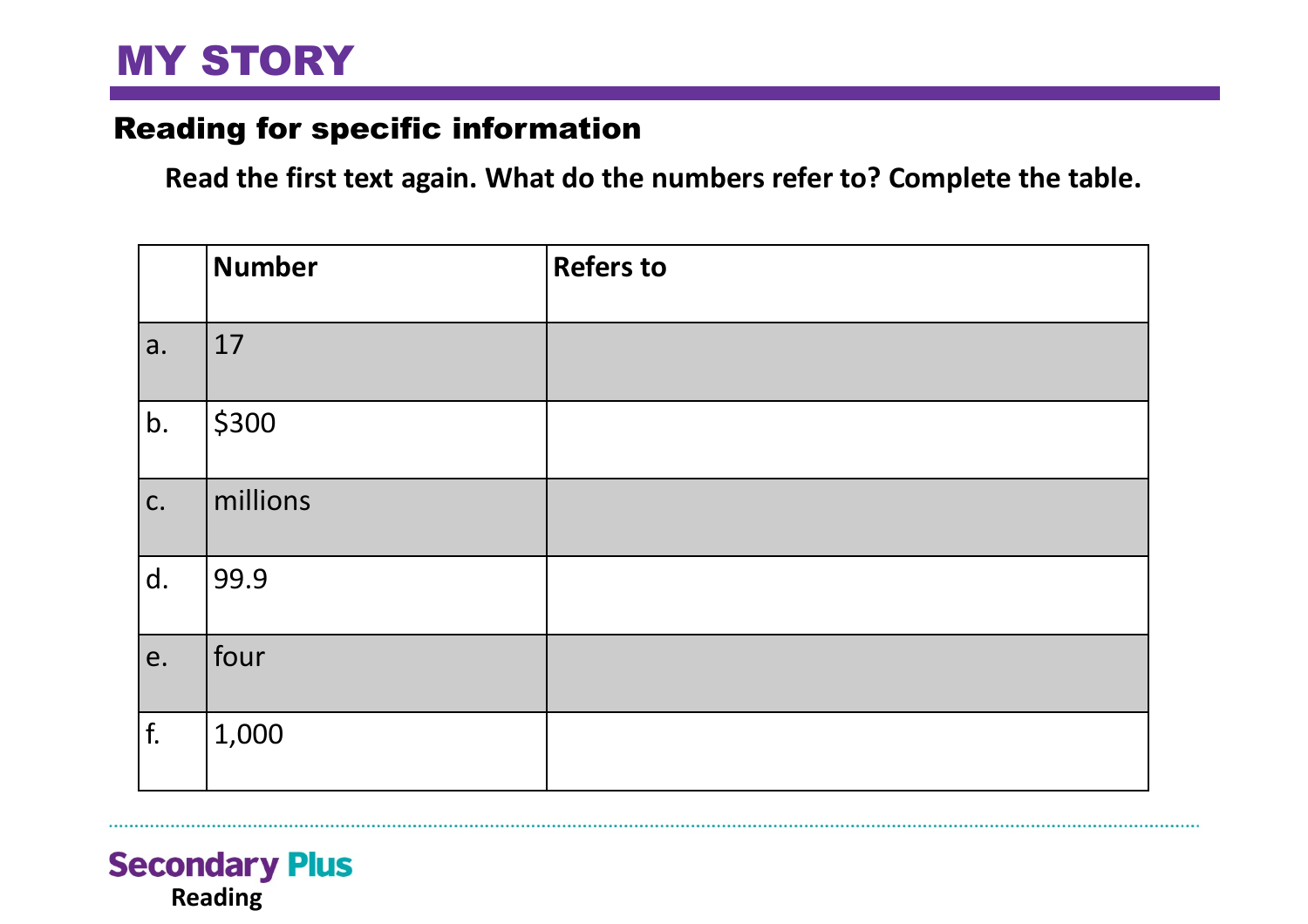## Determining from meaning context

**Find the words in the text. Use context to complete the table.**

|            | <b>Vocabulary</b> | Part of<br>$ $ speech | <b>Word family</b> | <b>Meaning</b> | Sample sentence |
|------------|-------------------|-----------------------|--------------------|----------------|-----------------|
| a.         | ancestry          |                       |                    |                |                 |
| b.         | ethnic            |                       |                    |                |                 |
| c.         | inherit           |                       |                    |                |                 |
| d.         | generation        |                       |                    |                |                 |
| e.         | genealogy         |                       |                    |                |                 |
| $\vert$ f. | diversity         |                       |                    |                |                 |
| g.         | delighted         |                       |                    |                |                 |

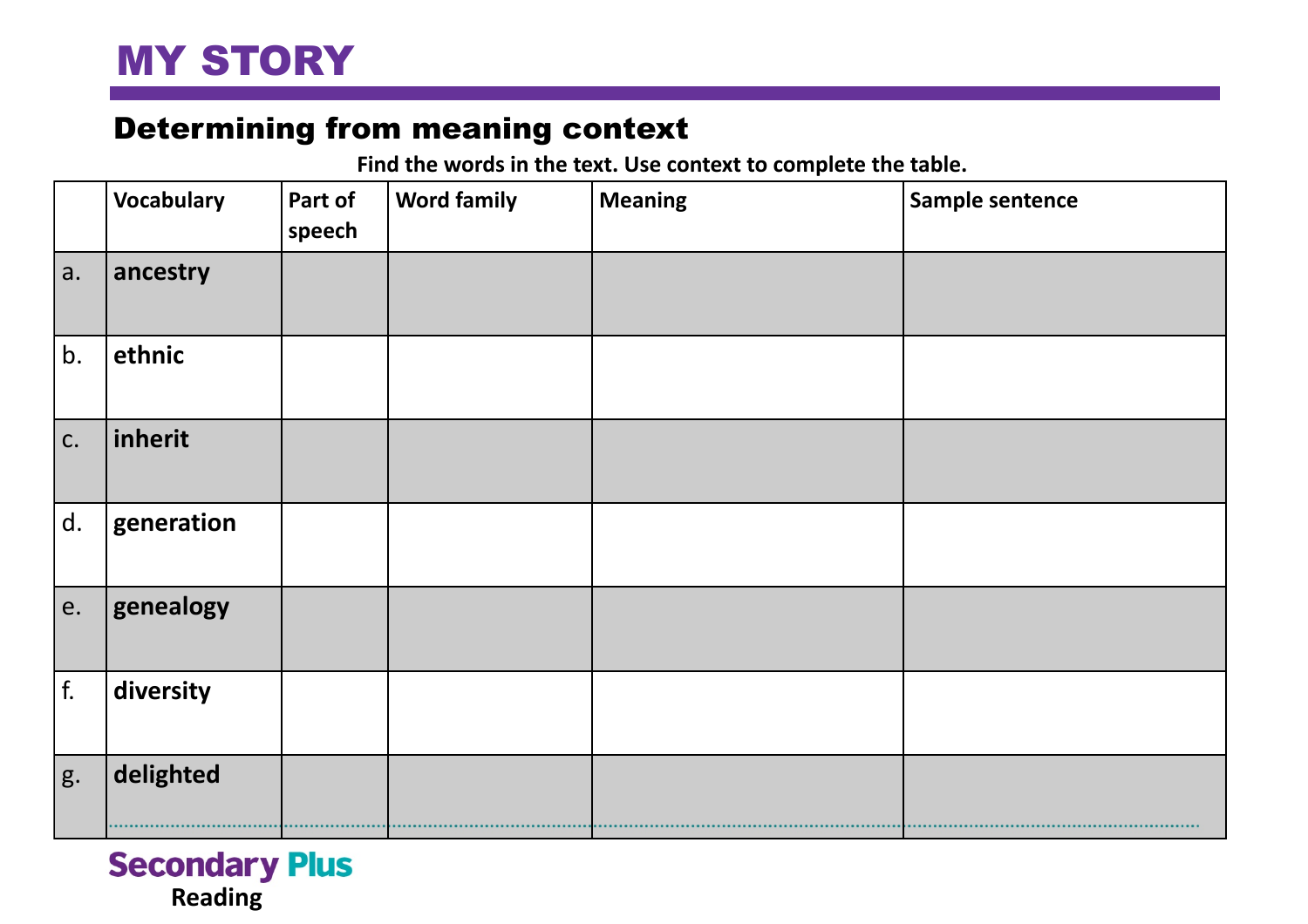

| <b>Steps</b>                                                                            | N <sup>2</sup> |
|-----------------------------------------------------------------------------------------|----------------|
| Check what you wrote and compare it to the original text to make sure you have included |                |
| all the main ideas.                                                                     |                |
| Check your sentences to make sure you haven't added any new information.                |                |
| Find and underline the key words.                                                       |                |
| Identify and underline the main idea(s) in the text.                                    |                |
| Identify and underline the <b>points that support the main idea(s)</b> .                |                |
| <b>Proofread</b> your final summary to check your spelling and grammar.                 |                |
| <b>Read</b> the text you want to summarise.                                             |                |
| Rewrite your sentences using appropriate transitions to link one idea to another.       |                |
| Write the key words and the main ideas in your own words.                               |                |
| (Paraphrase, don't copy.)                                                               |                |